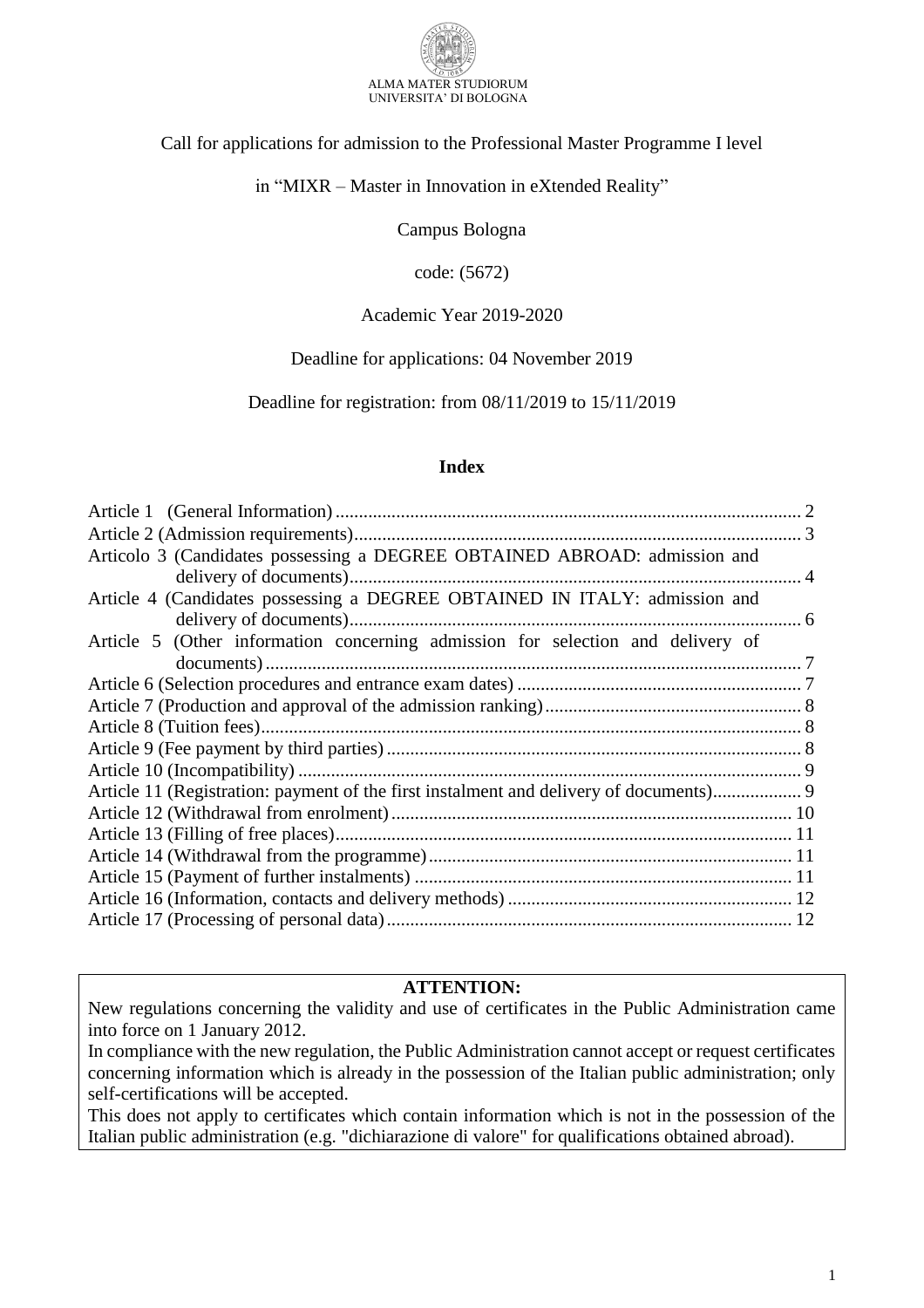

# **Article 1 (General Information)**

<span id="page-1-0"></span>Under the terms of Decree no. 270 of 22 October 2012 issued by the Italian Ministry of Education, University and Research, the Alma Mater Studiorum - University of Bologna, Bologna campus, will run a I level Professional Master Programme, in "MIXR – Master in Innovation in eXtended Reality" for academic year 2019-2020. The programme lasts for one year, classroom training is delivered in Italian and English and the programme awards 60 CFU credits.

The programme is run in collaboration with Fondazione Alma Mater.

Learning outcomes: the Master provides the necessary knowledge for the design of immersive experiences through the use of augmented and virtual reality technologies, specializing the skills in four sectors with high application potential: design, architecture, fashion and medicine.

Further information is available in the Master presentation published on the website [http://www.unibo.it/en/teaching/professional-master/professional-master-programmes.](http://www.unibo.it/en/teaching/professional-master/professional-master-programmes)

Attendance is mandatory. The minimum percentage of attendance is 75%.

The awarding of the professional master programme and the 60 CFU is subordinate to:

- a) payment of all fee instalments within the established deadlines;
- b) achievement of a minimum attendance of 75% of classroom activities;
- c) completion of the internship/*stage* (curricular internship) hours or completion of the *project work* based on the requirement of the Master's study plan; for students enrolled in the Master's Programme, the University of Bologna makes available an on-line module on Health and Safety at Work; for more details refer to

[http://www.unibo.it/it/servizi-e-opportunita/salute-e-assistenza/salute-e-sicurezza/sicurezza-e](http://www.unibo.it/it/servizi-e-opportunita/salute-e-assistenza/salute-e-sicurezza/sicurezza-e-salute-nei-luoghi-di-studio-e-tirocinio)[salute-nei-luoghi-di-studio-e-tirocinio](http://www.unibo.it/it/servizi-e-opportunita/salute-e-assistenza/salute-e-sicurezza/sicurezza-e-salute-nei-luoghi-di-studio-e-tirocinio)

d) passing the final examination. The final examination is deemed to be passed with a grade of at least 18 out of 30.

## **All exams and assessments taken during the course of the master, at the end of each module or lessons, will not be individually recorded and will therefore not grant any separate credits. Any such exams and assessments, however, will be taken into account by the Examination Committee when deciding the final grade of each student.**

At the end of the teaching activities, students will express their own opinions through an on-line questionnaire.

The Master is a post-graduate course with a closed number of places. The minimum number of participants for the activation of the master is 23 while the maximum is 50. Entrance is subject to the selection procedures indicated in art. 6.

The available places will be defined as remaining from the first call for a maximum total of 50.

**Failure to reach the minimum number of participants or the failure to reach the minimum budget requirements will result in the master not being activated.**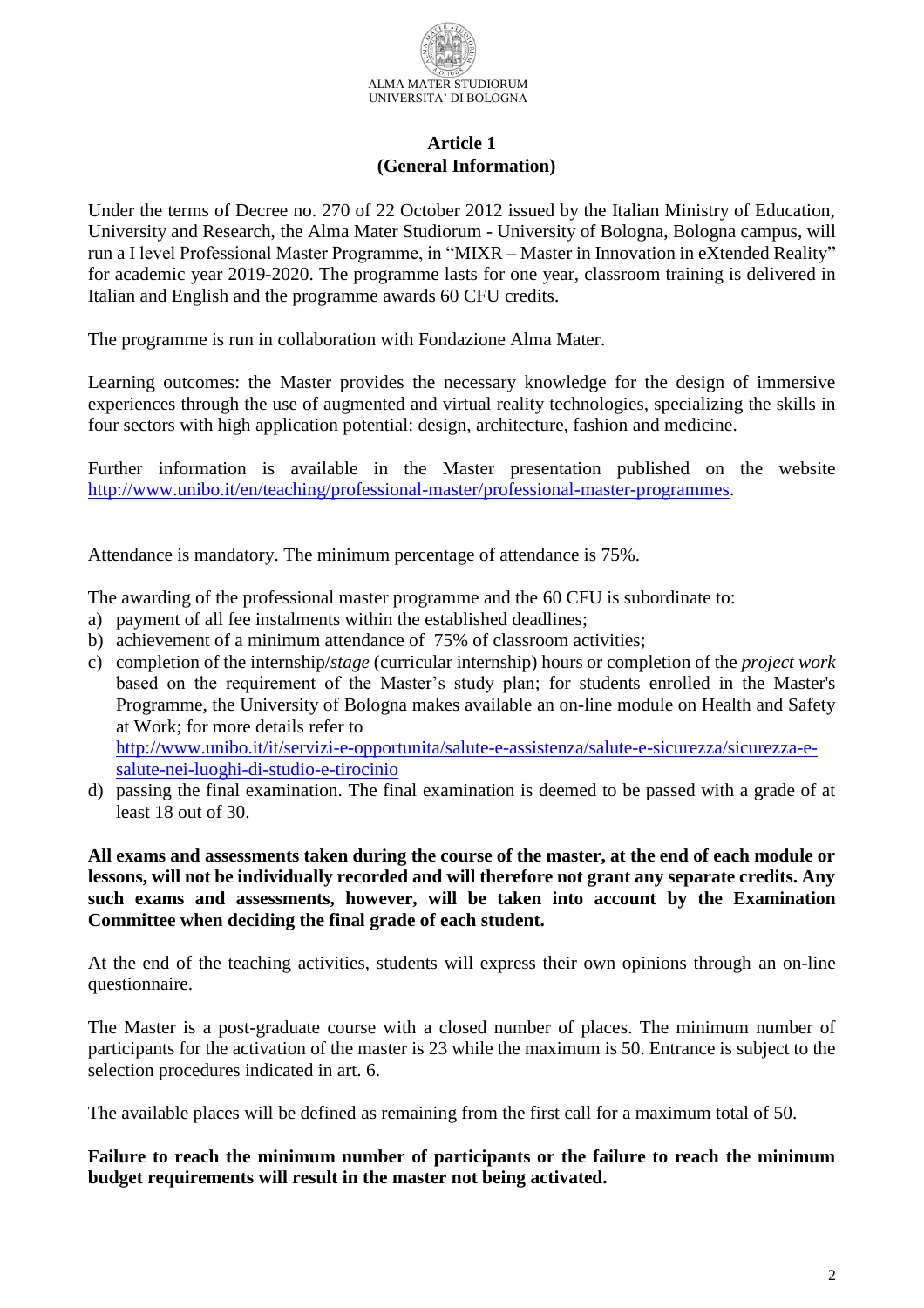

Within five working days of the closure of enrolments, the university will communicate to the students, via email, the activation or non-activation of the master.

In the case of non-activation the university will request that all enrolled students provide an **IBAN code linked to a personal bank account, entitled or co-entitled to the enrolled person** in order to activate the process of reimbursement of the fees paid (excluding the processing the fee).

# **ATTENTION – It will not be possible to reimburse these funds to an IBAN not possessing the characteristics indicated above.**

Please note that the refund is paid by the Accounting Department of the University within 60 days from the date of issuance of the decree by the Master Office.

For further details please see the following page: [http://www.unibo.it/Portale/Master/Master+Universitari/default.htm.](http://www.unibo.it/Portale/Master/Master+Universitari/default.htm)

<span id="page-2-0"></span>ATTENTION – It is not possible to transfer your enrolment from one Master Programme to another, nor to any other course offered by the University.

# **Article 2 (Admission requirements)**

The programme is reserved for candidates who, by **the time of enrolment**, 15/11/2019, are in possession of the following qualifications and access requirements:

a) Bachelor's degrees pursuant to Italian Ministerial Decree no. 270/04 in class: L01 Cultural Heritage - L02 Biotechnology - L03 Disciplines of Figurative Arts, Music, Performing Arts and Fashion - L04 Industrial Design - L05 Philosophy - L06 Geography - L07 Civil and Environmental Engineering - L08 Information Engineering - L09 Industrial Engineering - L10 Literature - L13 Biological Science - L15 Tourism Science - L17 Architecture Science - L19 Education and Training Sciences - L20 Communication Sciences - L21 Regional, Urban, Landscape and Environmental Planning - L22 Motor and Sports Activity Sciences - L23 Building Sciences and Techniques - L24 Psychological Sciences and Techniques - L29 Pharmaceutical Sciences and Technologies - L30 Physical Sciences and Technologies - L31 Computer Science and Technology - L35 Mathematical Sciences - L36 Political and International Relations Sciences - L41 Statistics - L42 History - L43 Technologies for the Conservation and Restoration of Cultural Heritage or first cycle degrees in an equivalent disciplinary area, possibly pursuant to the previous systems (Italian Ministerial Decree no. 509/99 and Previous system).

b) Second cycle and single cycle degrees pursuant to Italian Ministerial Decree no. 270/04 in the classes: LM02 Archeology - LM03 Landscape Architecture - LM04 Architecture and Construction Engineering/Architecture - LM05 Archival and Library Science - LM06 Biology - LM08 Industrial Biotechnologies - LM09 Medical, Veterinary and Pharmaceutical Biotechnologies - LM10 Conservation of Architectural and Environmental Heritage - Conservation and Restoration of Cultural Heritage - LM12 Design - LM13 Pharmacy and Industrial Pharmacy - LM14 Modern Philology - LM15 Philology, Literature and History of Antiquity - LM17 Physics - LM18 Computer technology - LM19 Information and Publishing Systems - LM20 Aerospace and Astronautics Engineering - LM21 Biomedical Engineering - LM22 Chemical Engineering - LM23 Civil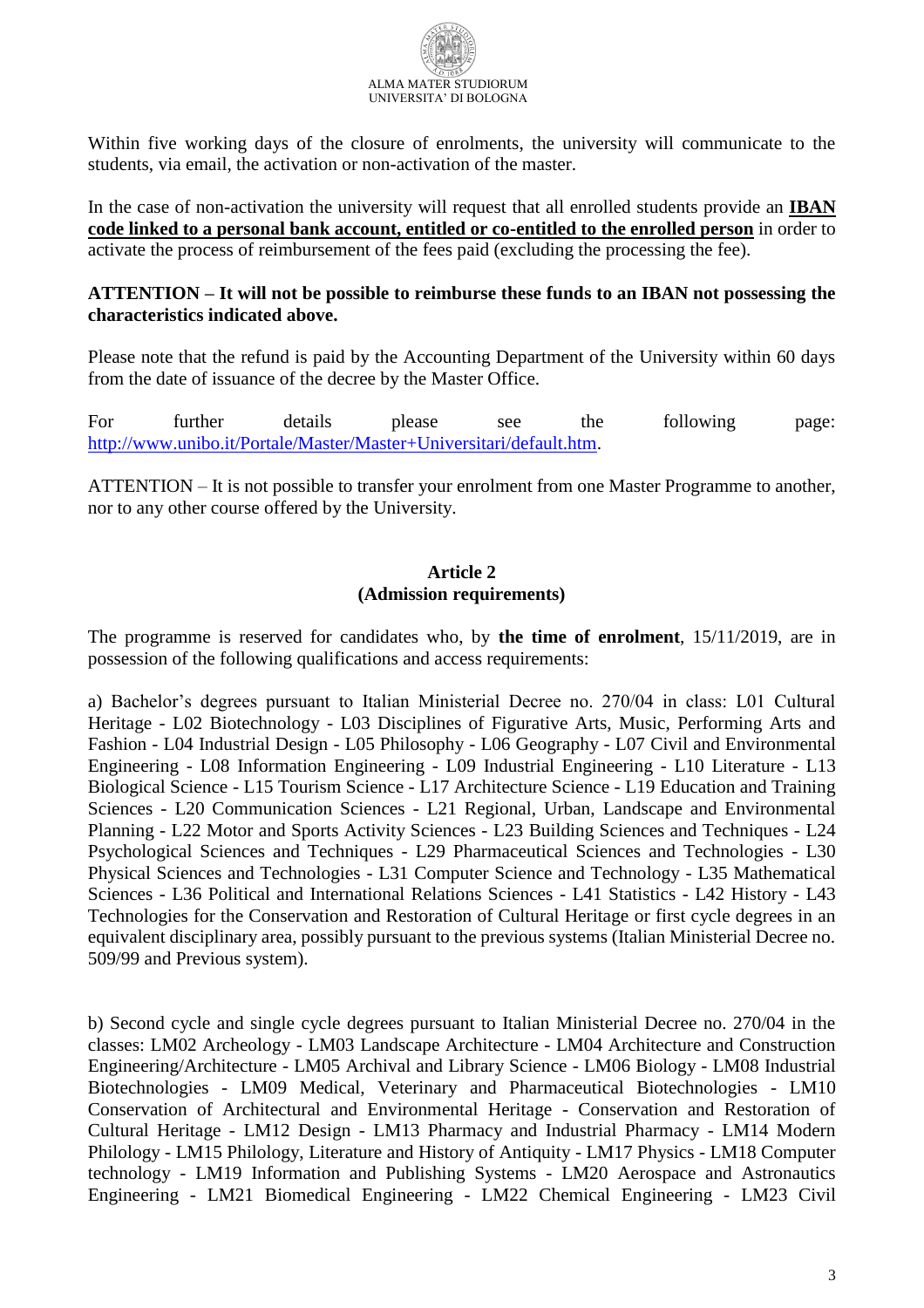# ALMA MATER STUDIORUM UNIVERSITA' DI BOLOGNA

Engineering - LM24 Engineering of Building Systems - LM25 Automation Engineering - LM26 Safety Engineering - LM27 Telecommunications Engineering - LM28 Electrical Engineering - LM29 Electronic Engineering - LM30 Energy and Nuclear Engineering - LM31 Management Engineering - LM32 Computer Engineering - LM33 Mechanical Engineering - LM34 Naval Engineering - LM35 Environmental Engineering- LM40 Mathematics - LM41 Medicine and Surgery - LM43 Computer Methods for Humanistic Sciences - LM44 Mathematical-Physical Modeling for Engineering - LM45 Musicology and Cultural Heritage - LM46 Dentistry and Dental Prosthesis - LM47 Organization and Management of Services for Sports and Motor Activities - LM48 Urban and Environmental Territorial Planning - LM49 Planning and Management of Tourism Systems - LM50 Programming and Management of Educational Services - LM51 Psychology - LM53 Materials Science and Engineering - LM54 Chemical Sciences - LM55 Cognitive Sciences - LM57 Adult Education and Continuing Education Sciences - LM58 Universe Sciences - LM59 Public Communication, Business and Advertising Sciences - LM60 Nature Sciences - LM62 Political Sciences - LM65 Entertainment Sciences and Multimedia Production - LM66 IT Security - LM67 Sciences and Techniques of Preventive and Adapted Motor Activities - LM68 Sports Sciences and Techniques - LM71 Sciences and Technologies of Industrial Chemistry - LM75 Environmental and Territorial Sciences and Technologies - LM78 Philosophical Sciences - LM80 Geographical Sciences - LM82 Statistical Sciences - LM84 Historical Sciences - LM85 Pedagogical Sciences - LM89 Art History - LM91 Techniques and Methods for the Information Society - LM92 Theories of Communication - LM93 Theories and Methodologies of E-Learning and Media Education - LM94 Specialized Translation and Interpreting or second cycle degrees/single cycle degrees in an equivalent disciplinary area, possibly pursuant to the previous systems (Italian Ministerial Decree no. 509/99 and Previous system);

c) According to a positive assessment of the Admission Board, candidates with different Master's degrees can be admitted to the programme, provided they are in possession of experiences in the subjects covered by the professional master programme, also with reference to the motivation.

**ATTENTION** – Non-EU candidates who at the time of applying are in possession of a first cycle degree providing eligibility for the Master, and who are also registered for an education or course at an Italian university, need to have completed and obtained that title before the registration deadlines indicated above in order to register for the Master.

It is important to note that a candidate cannot be simultaneously enrolled, for any reason, in two separate university courses (art. 10 – Incompatibility).

#### **Articolo 3**

# <span id="page-3-0"></span>**(Candidates possessing a DEGREE OBTAINED ABROAD: admission and delivery of documents)**

For candidates possessing a degree obtained abroad, the **registration** for the **selection process** takes place in **three separate phases**:

#### **1. first phase - recognition of qualification for the purposes of admission to Master**

Candidates should contact the Italian Diplomatic Representation in the country where the degree was obtained (or the competent Italian Diplomatic Representation for the territory in question) and request:

i) an authenticated copy of the qualification and the academic transcript legalized;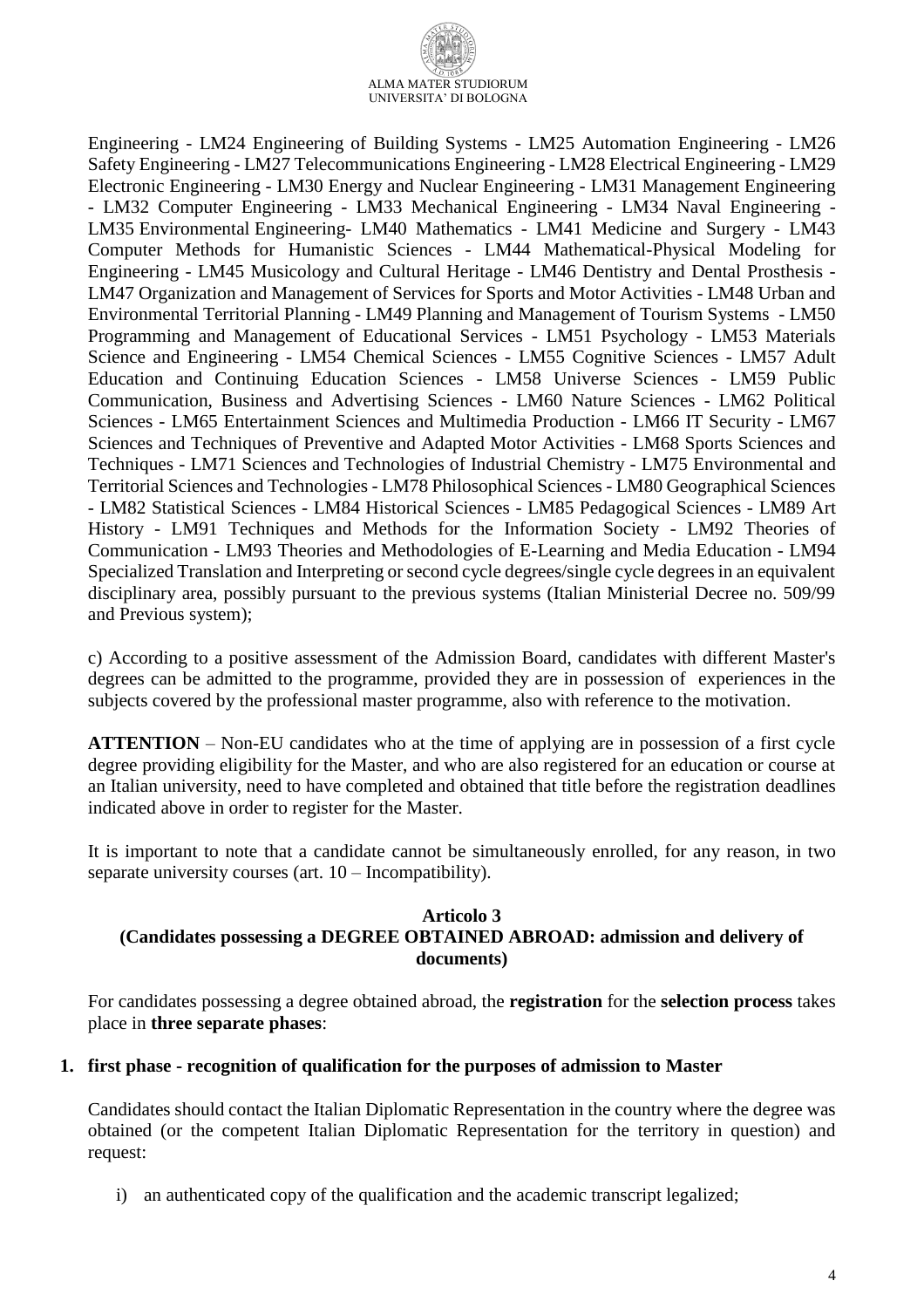

- ii) the official translation of the qualification;
- iii) the declaration of value.

**ATTENTION** – in place of the *declaration of value* the candidate may provide the **Diploma Supplement** (issued by the University from which the degree was obtained in compliance with the model issued by the European Commission). The candidate is nonetheless obliged to produce a **certified and legalized copy** and the **official translation** of the diploma. The translation is not necessary for titles in English, French, German or Spanish.

For further details please see the following page [http://www.unibo.it/en/teaching/enrolment-transfer](http://www.unibo.it/en/teaching/enrolment-transfer-and-final-examination/Certificate-of-equivalence-translation-and-legalization)[and-final-examination/Certificate-of-equivalence-translation-and-legalization](http://www.unibo.it/en/teaching/enrolment-transfer-and-final-examination/Certificate-of-equivalence-translation-and-legalization)

#### **2. second phase - online registration for selection**

To participate in the selection process, candidates must use the Studenti Online service. The candidate shall:

- a) Go onto the website [http://www.unibo.it/en/services-and-opportunities/online](http://www.unibo.it/en/services-and-opportunities/online-services/online-services-for-students-1/guide-to-online-student-services/studenti-online)[services/online-services-for-students-1/guide-to-online-student-services/studenti-online;](http://www.unibo.it/en/services-and-opportunities/online-services/online-services-for-students-1/guide-to-online-student-services/studenti-online)
- b) Click on access Studenti Online Services;
- c) Log in with credentials (if not yet registered, click on "REGISTER >>");
- d) click on International Student Registration;
- e) register by entering personal details and details of qualifications.

Upon successful registration, the candidate will be shown (and must write down) the credentials enabling the first login, will be prompted to change the password, and may then:

- f) pre-register (click on "Entrance exams or requirements check");
- g) **pay the 60.00 Euro admission fee** (non-reimbursable administrative fee) **no later than 04 November 2019**, using one of the following methods:
	- i) online, by credit card Visa, MasterCard, Diners, American Express;
	- ii) at any UniCredit Spa branch in Italy (list of branches available from [\(https://www.unicredit.it/it/contatti-e-agenzie/locator.html?intscid=ucints-2001#\)](https://www.unicredit.it/it/contatti-e-agenzie/locator.html?intscid=ucints-2001), using the form printed at the end of the online registration.
- h) **print the "summary sheet" and sign it.**

In case of difficulties in completing the online registration procedure, please contact the **Helpdesk**  by calling +390512099882 or by sending an e-mail to help.studentionline@unibo.it.

#### **3. third phase: send documents**

Candidates must turn in or send the following documents to the **Master's Office (address given in art. 16) by the deadline** 04 November 2019:

i) a certified copy of the qualification and the academic transcript, legalized or, if not yet graduated, the list of exams with grades and the expected date of graduation;

- ii) the official translation of the qualifying degree (only for graduated candidates);
- iii) the declaration of value (only for graduated students);
- iv) the Diploma Supplement (substituting the Declaration of Value);
- v) the signed "eligibility summary sheet";
- vi) a photocopy, front and back, of a valid ID card or passport;
- vii) a copy of the payment receipt of the 60.00 Euro administrative fee;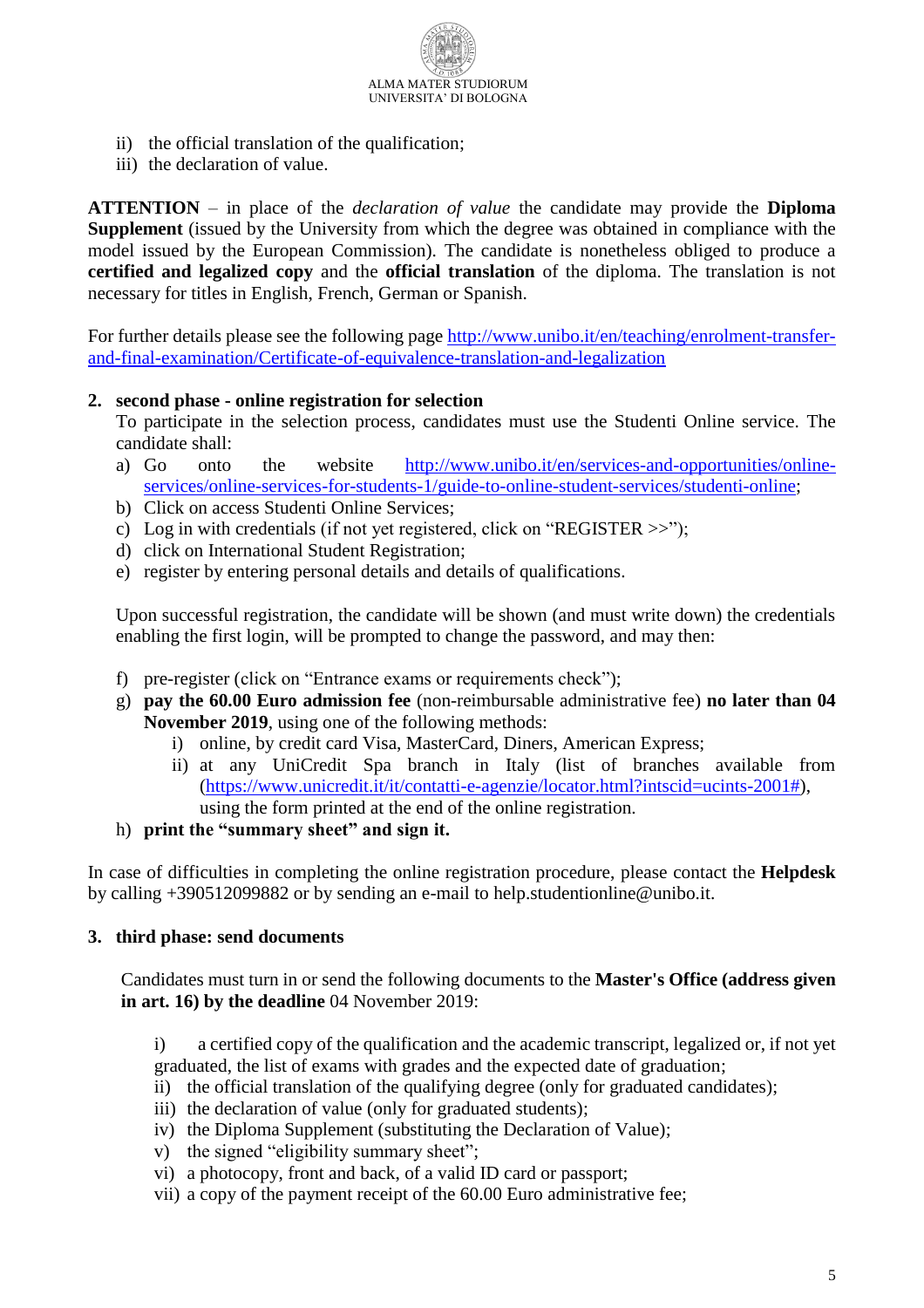<span id="page-5-0"></span>

viii) the following qualifications and documents: curriculum vitae (European format)

The above documents **must be delivered** by **04 November 2019**.

# **NB: Pre-registration applications will be deemed to be valid only where accompanied by the proof of payment of the 60.00 Euro administrative fee.**

#### **Article 4 (Candidates possessing a DEGREE OBTAINED IN ITALY: admission and delivery of documents)**

For candidates possessing a degree obtained in Italy, the **registration** for the **selection process** takes place in **two separate phases**:

## **1. phase one: online registration for selection**

To participate in the selection process, candidates must use the Studenti Online service. The candidate shall:

- a) Go onto the website [http://www.unibo.it/en/services-and-opportunities/online](http://www.unibo.it/en/services-and-opportunities/online-services/online-services-for-students-1/guide-to-online-student-services/studenti-online)[services/online-services-for-students-1/guide-to-online-student-services/studenti-online;](http://www.unibo.it/en/services-and-opportunities/online-services/online-services-for-students-1/guide-to-online-student-services/studenti-online)
- b) Click on access Studenti Online Services;
- c) Log in with credentials (if not yet registered, click on "REGISTER >>");
- d) click on "Prove di ammissione o verifica dei requisiti"
- e) **pay the 60.00 Euro admission fee** (non-reimbursable administrative fee) no later than 1:00pm (CEST) on **04 November 2019**, using one of the following methods:
	- i) online, by credit card Visa, MasterCard, Diners, American Express;
	- ii) at any UniCredit Spa branch in Italy (list of branches available from [\(https://www.unicredit.it/it/contatti-e-agenzie/locator.html?intscid=ucints-2001#\)](https://www.unicredit.it/it/contatti-e-agenzie/locator.html?intscid=ucints-2001), using the form printed at the end of the online registration.

# f) **print the "summary sheet" and sign it**.

In case of difficulties in completing the online registration procedure, please contact the **Helpdesk**  by calling +39 0512099882 or by sending an e-mail to [help.studentionline@unibo.it.](mailto:help.studentionline@unibo.it)

#### **2. phase two: delivery of documents**

Candidates must turn in or send the following documents to the place of teaching (master.mixr@unibo.it):

- i) the "eligibility summary sheet", signed anywhere on sheet;
- ii) the self-certified declaration of the degree certificate giving the final degree score, details of the exams passed and relative grades; If not yet graduated, the presumed date of graduation along with details of exams passed and their marks;
- iii) a copy of the payment receipt of the 60.00 Euro administrative fee;
- iv) a photocopy, front and back, of a valid ID card or passport
- v) the following qualifications and documents: curriculum vitae (European format)

#### The above documents **must be delivered** by **1:00pm CEST** on **04 November 2019**.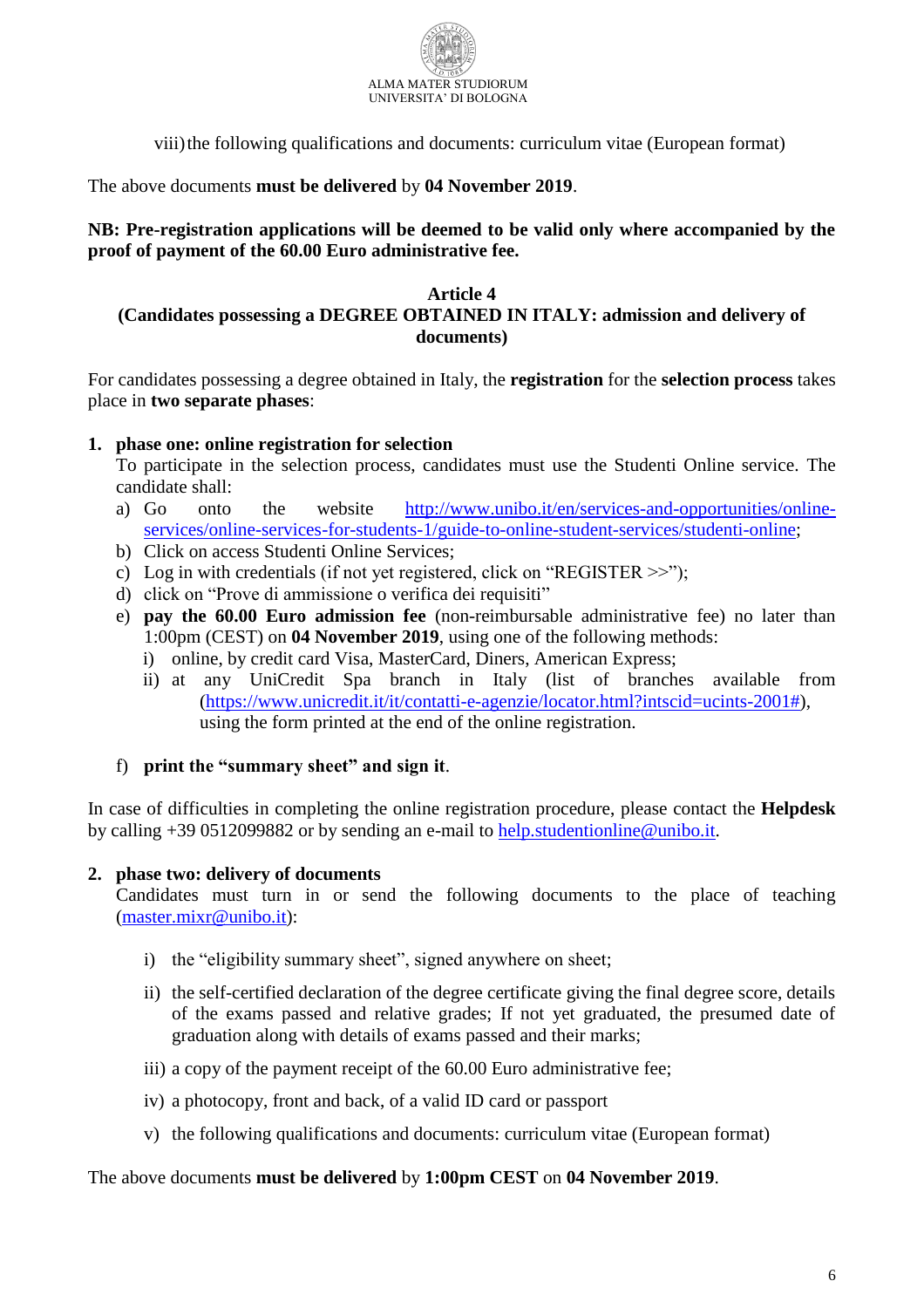

# **NB: Pre-registration applications will be deemed to be valid only where accompanied by the proof of payment of the 60.00 Euro administrative fee.**

## **Article 5**

## <span id="page-6-0"></span>**(Other information concerning admission for selection and delivery of documents)**

Candidates with disabilities - pursuant to Italian Law no. 104 of 5 February 1992 - must explicitly apply for any specific aid required to support their own deficit, as well as any additional time required in order to take part in the selection process.

The University of Bologna will not be liable for lost or misdirected communications due to incorrect addresses given by candidates or the late or non-notification of changes to the address given in the on line registration, or for any difficulties in the postal or telegraphic services or any other difficulties which are caused by third parties, acts of providence or force majeure.

All candidates are **admitted** to the tests **with reserve**: the University of Bologna will thereafter exclude candidates who do not possess the admission requirements laid down in this call for applications.

In the event of false declarations made in the documentation presented by the candidates, relevant for the purposes of registration, without prejudice to the penalties laid down in art. 76 of Presidential Decree no. 445 of 28 December 2000, such candidates will not be permitted to register and will not have any right to reimbursement of the fees paid. Any false declarations will be subject to claims for damages by the affected parties.

#### **Article 6**

#### **(Selection procedures and entrance exam dates)**

<span id="page-6-1"></span>Admission to the Master is subject to a positive opinion based on assessment of the qualifications and individual interview.

The maximum score given by the Admission Board is 100 points, of which the breakdown is as follows:

40 points allocated for the assessment of the qualifications and the remaining 60 points allocated for the assessment of the individual interview.

The minimum score of 55/100 must be achieved to pass the selection.

The Admission Board is appointed by the Programme Director.

The person in charge of the selection procedure is the Programme Academic Director.

The evaluation process will take place at Aula Nadia Busi - Dipartimento di Informatica - Scienza e Ingegneria - DISI, Mura Anteo Zamboni 7, 40126 Bologna on 05 November 2019 from 3.00 pm.

Candidates attending the test must bring a valid identification document with them.

**Candidates residing or staying abroad**, who are for exceptional reasons unable to attend the admission exam at the times and in the methods indicated above, shall provide prompt written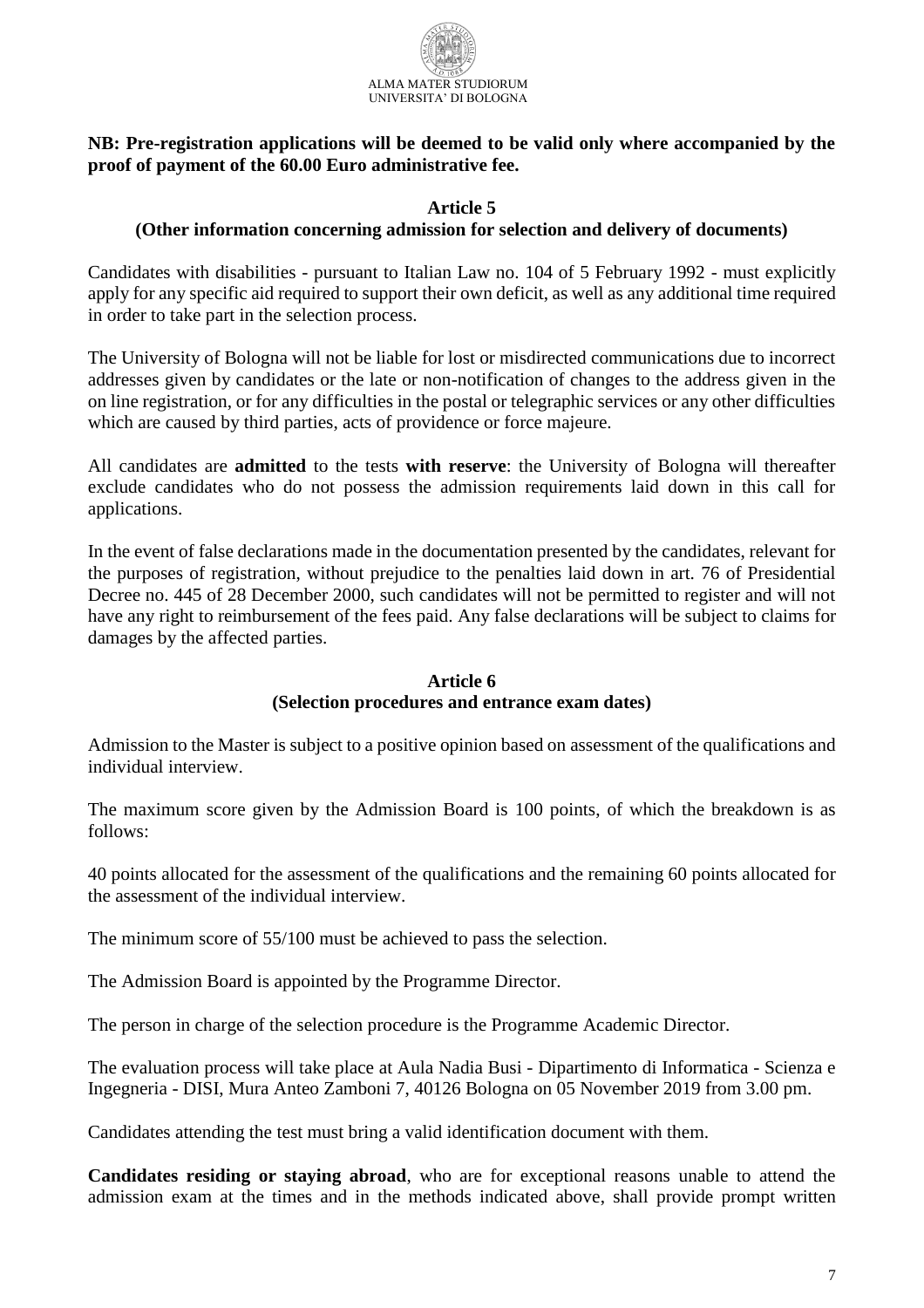

motivation to the Director of the Master, contacting the place of teaching (mixr@unibo.it). The Director may decide to carry out the selection using alternative methods to those described above (such as videoconference) within the rules imposed by the University.

## **Article 7**

#### **(Production and approval of the admission ranking)**

<span id="page-7-0"></span>Admission to the professional master programme is granted to eligible candidates, within the limits of available seats, based on the ranking drawn up on in accordance with the total score awarded.

In the event of two candidates with the same score, the candidate with the highest score in the individual interview will rank higher. In the event of the same score also in the individual interview, the younger candidate will rank higher.

The lists of qualified candidates will be published from 08/11/2019 on the website <http://www.eng.unibo.it/PortaleEn/Online+Services/StudentiOnline.htm> by entering username and password.

# **Article 8 (Tuition fees)**

<span id="page-7-1"></span>The fee required from **students attending the Professional Master Programme** is 3.000,00 (three thousand/00) Euros; the first instalment amounts to 1.500,00 (one thousand five hundred/00) Euros, the second instalment 1.500,00 (one thousand five hundred/00) Euros.

If financial resources become available, there may be reductions in the registration fee; these reductions will be allocated on the basis of the merit ranking

The Programme is not subject to exemption from registration fees and university tuitions fees (as per DPCM 9 April 2001, art. 8, para. 1).

The first instalment must be paid upon enrolment with the methods illustrated in the following art. 11; the second instalment must be paid by (30/04/2020).

## **The first instalment cannot be paid after the deadline set for enrolment; students not paying the first instalment will be excluded from the Master.**

Payments of the second and third instalments made after the set dates will be charged with a 60.00 Euro late fee.

<span id="page-7-2"></span>**ATTENTION** - Late instalments and relative fines must be paid within 30 days after the deadline. **Any student with unsettled payments will not be admitted to the Master's final examination.**

# **Article 9 (Fee payment by third parties)**

The cost of the student's enrolment to the Programme may be borne by third parties (public authorities, foundations, businesses, etc.).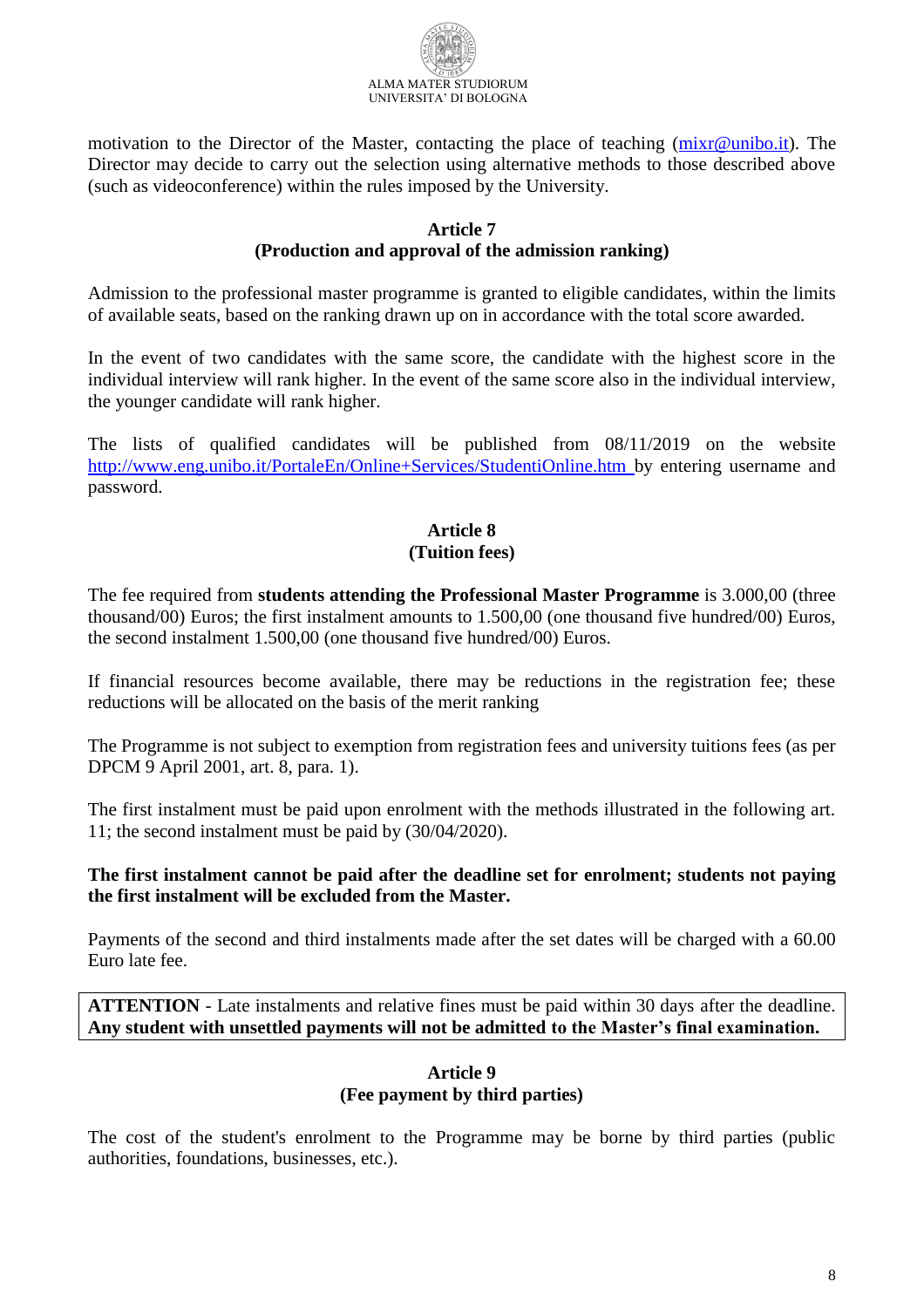

In this case, please contact the place of teaching prior to the selection procedure (master.mixr@unibo.it) for information on how to pay the fees.

# **ATTENTION** - payment of fees by third parties must be formally recorded (in a letter of commitment or contract) **by the date set for the selection process.**

<span id="page-8-0"></span>Following payment, the university issues an accounts receipt excluding VAT pursuant to articles 1 and 4 of Italian Presidential Decree no. 633/1972 and amendments.

## **Article 10 (Incompatibility)**

Under the terms of article 142 of the Italian Law T. U.1592/1933, it is forbidden to register with more than one university degree programme at any one time. Therefore, **students registering with this professional master programme will not be able to register** with any other *Master*, *specialisation school*, *PhD*, *first or second cycle degree programme* at the same time. This clause does not apply to post-graduate ("alta formazione"), Lifelong Learning programme or Summer/Winter schools.

<span id="page-8-1"></span>For conditions other than those mentioned above, please refer to the respective regulations and the competent offices (e.g. Research grants, TFA, PAS).

# **Article 11 (Registration: payment of the first instalment and delivery of documents)**

The first instalment is 1.500,00 (one thousand five hundred/00) Euros. Candidates admitted according to the list of qualifying students shall, **no later than** 15/11/2019:

- 1. Go onto the website [www.unibo.it/Portale/Guida/StudentiOnline;](http://www.unibo.it/Portale/Guida/StudentiOnline)
- 2. sign in using username and password obtained during pre-registration;
- 3. follow the **registration procedure**.

In case of difficulties in completing the online procedure, please contact the **Helpdesk** by calling +39 0512099882 or by sending an e-mail to [help.studentionline@unibo.it;](mailto:help.studentionline@unibo.it)

4. pay the **first instalment** with one of the following payment options:

a) online, by credit card Visa, MasterCard, Diners, American Express;

b) at any UniCredit Spa branch in Italy using the form printed from the StudentiOnline system. The bank accepts only cash (within legal limits) or non-transferable circular cheques made out to **Unicredit Spa Cassiere Alma Mater Studiorum Università di Bologna**; payments are not accepted by postal order or if made to any other credit institute other than the one stated here.

N.B. In the event of registration fees being paid by third parties (public bodies, foundations, businesses, etc.) the application for enrolment form is available immediately on the Studenti Online website [\(http://www.unibo.it/en/services-and-opportunities/online-services/online-services-for](http://www.unibo.it/en/services-and-opportunities/online-services/online-services-for-students-1/guide-to-online-student-services/studenti-online)[students-1/guide-to-online-student-services/studenti-online\)](http://www.unibo.it/en/services-and-opportunities/online-services/online-services-for-students-1/guide-to-online-student-services/studenti-online) by clicking on "Application form", on the bottom of the website home page, following authentication using username and password.

- 5. **deliver** to the Master's Office (address given in art. 16):
	- a) the registration form, printed from the Studenti Online system and duly completed and signed;
	- b) a photocopy of the payment receipt for the first instalment;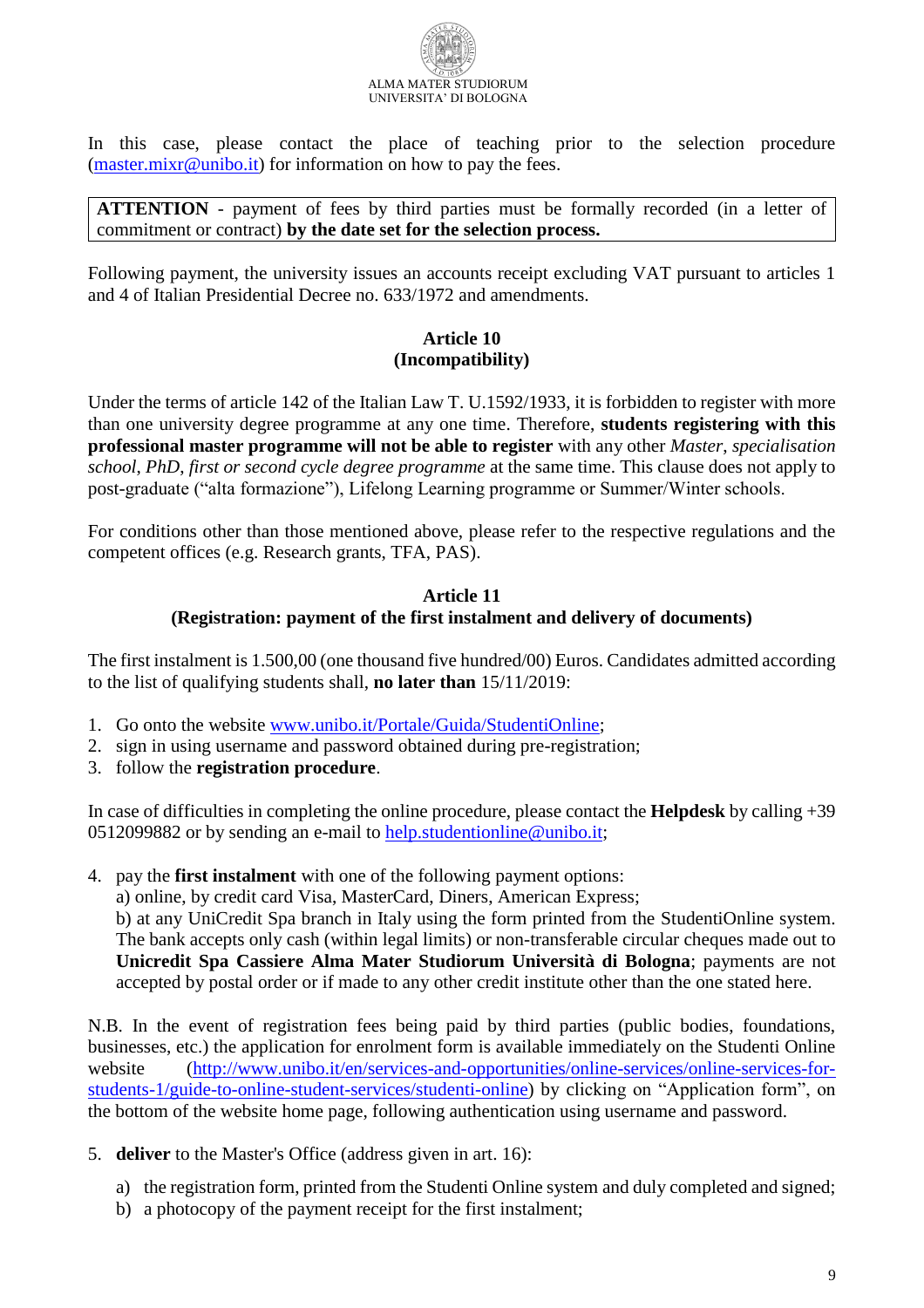

- c) one passport-sized photo;
- d) **For non-EU citizens, a copy of the resident permit, as according to art. 39 comma 4 TU Immigration (\*), or a Study Visa (for university or post-graduate studies) and a copy of the receipt confirming the application for the residence permit**.

(\*) **ATTENTION** – Registering in a university Master is allowed for non-EU citizens whom are already in possession of an EU long-term permit (e.g. a residence card) or a residence permit for:

- employment or self-employment;
- family reasons:
- political or humanitarian asylum (political asylum, subsidiary protection, humanitarian protection;
- religious reasons.

For candidates who are already in possession of a residence permit for studies for at least one year, it is specified that this permit must be of a renewable type (e.g. a residence permit issued for an Italian language course is not renewable) and, in order to be renewed, said permit must be held alongside the Italian degree for which it was initially released.

Eligible candidates that have concluded their qualifying degree after the deadline of the Call must send to the Master Office (according to the methods and addresses listed in art. 16):

1) the documents listed under article 3, point 3., letter a), points i), ii) e iii) if they have carried out their degree abroad;

2) the documents listed under article 4, point 2., letter a), point ii) if they have obtained the degree in Italy.

#### **Applications made with incomplete documentation will not be accepted.**

Registration is deemed to be completed with the payment, delivery to the Master's Office of the application and required documents (see point "5" of this article) within and no later than the deadline of 15/11/2019. Failure to do so, resulting in exclusion from the course. In case of shipping the documents via post mail, **the residence permit (or copy of the receipt confirming the application**  for the permit) can be presented by the student in person upon arrival in Italy.

The documents can be delivered also via Certified e-mail – PEC (alternatively to the postal service) to the address [scriviunibo@pec.unibo.it](mailto:scriviunibo@pec.unibo.it)

#### **SENDING DOCUMENTS TO THE MASTERS OFFICE VIA POSTAL SERVICE**

Documents may be sent by registered mail service (we suggest to obtain a receipt) to the Masters Office: *Alma Mater Studiorum – Università di Bologna, Settore Post Lauream, Ufficio Master, via Zamboni, 33 – 40126 Bologna* (in this case, the postmark shall constitute proof of shipment).

<span id="page-9-0"></span>The University of Bologna will not be liable for any delays in delivery, lost post or incomplete documentation.

## **Article 12 (Withdrawal from enrolment)**

Any candidate wishing to withdraw from enrolment or decide not to pay the tuition fee after having successfully passed selections must immediately notify the Master's office. Withdrawals must be sent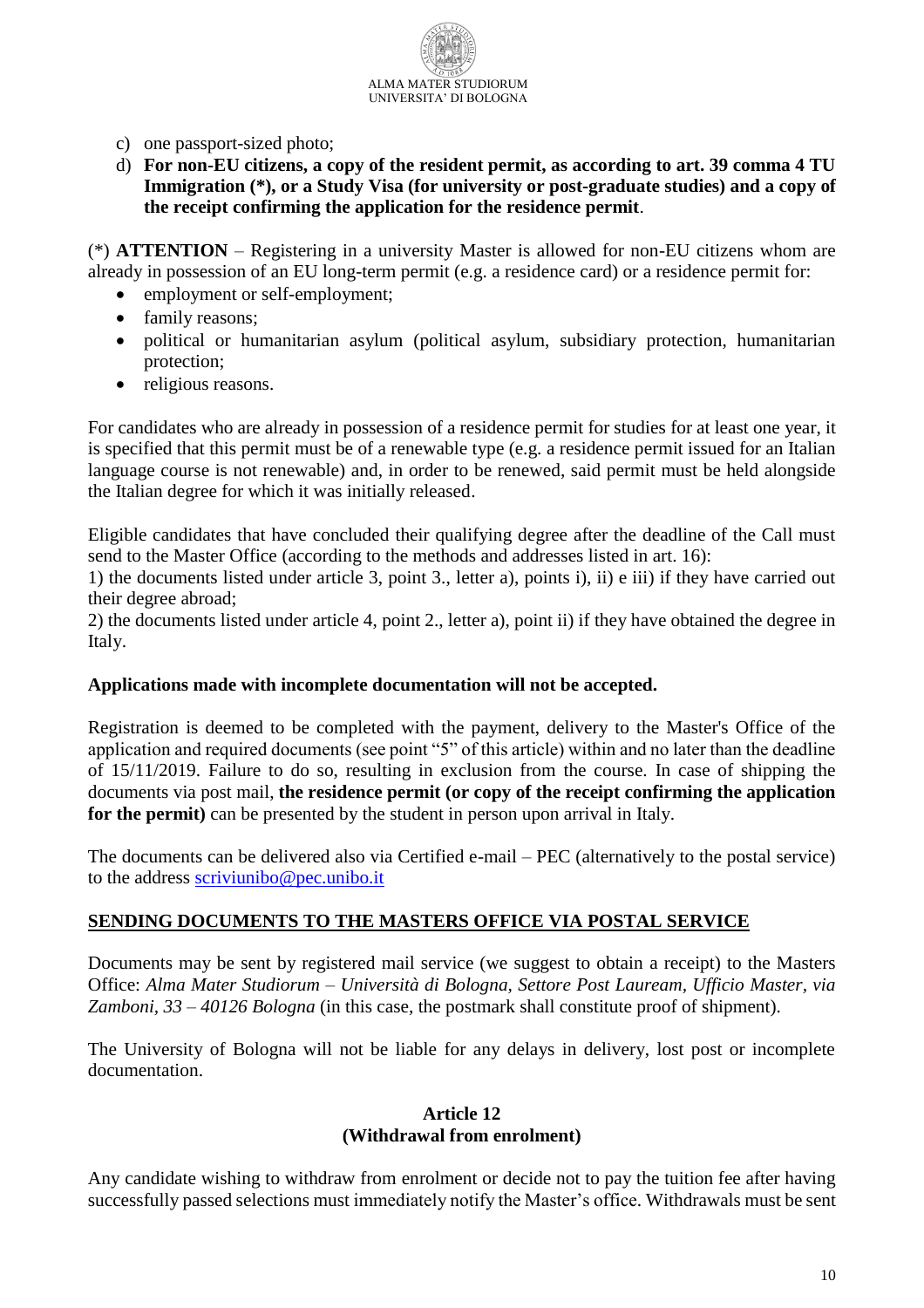

in written form either by e-mail at [master@unibo.it](mailto:master@unibo.it) or by fax at +39 051-2086222, **attaching a front and back copy of their ID document, in order to allow the seats to be filled by other candidates.**

# **Article 13 (Filling of free places)**

<span id="page-10-0"></span>Free places will be filled only:

- for ranking lists including more eligible candidates than the maximum number of available seats;
- if there are seats available after the deadline for registrations of admitted candidates.

The first working day following the deadline for registration, the Master's office will check the number of available seats and will contact, by telephone or e-mail, the eligible candidates, following the order of their position in the admission ranking. If they are still interested in registering for the programme, they must proceed to do so by the deadline indicated by the office and in the methods described in the call for applications.

## **Article 14 (Withdrawal from the programme)**

<span id="page-10-1"></span>Students undergoing the master, after having paid one or more instalments of enrolment in the master, who then decide to withdraw from participation in the Master, **are not entitled, for any reason, to a refund of the fees paid**.

For information on withdrawing, please consult [http://www.unibo.it/it/didattica/iscrizioni](http://www.unibo.it/it/didattica/iscrizioni-trasferimenti-e-laurea/ripresa-e-interruzione-degli-studi/rinunciare-studi/)[trasferimenti-e-laurea/ripresa-e-interruzione-degli-studi/rinunciare-studi/;](http://www.unibo.it/it/didattica/iscrizioni-trasferimenti-e-laurea/ripresa-e-interruzione-degli-studi/rinunciare-studi/) for the withdrawal form please contact the Master Office (according to the methods and addresses listed in art. 16).

## **ATTENTION - For non-EU students the withdrawal from the program will result in the loss of necessary requisites for a legal stay in Italy.**

## **Article 15 (Payment of further instalments)**

<span id="page-10-2"></span>In the case of full fees, the second instalment is 1.500,00 (one thousand five hundred/00) Euros and must be paid by (30/04/2020).

Payments are available in one of the following options:

- 1. Go onto the website [www.unibo.it/Portale/Guida/StudentiOnline](http://www.unibo.it/Portale/Guida/StudentiOnline) and sign in with username and password
	- a) pay the instalment due using one of the following methods of payment online, by credit card Visa, MasterCard, Diners, American Express;
	- b) Visit any UniCredit Spa branch in Italy (list of branches available from [https://www.unicredit.it/it/contatti-e-agenzie/locator.html?intscid=ucints-2001#\)](https://www.unicredit.it/it/contatti-e-agenzie/locator.html?intscid=ucints-2001) using the form printed from the StudentiOnline system. In case of difficulties in printing the form, before the deadline the interested party should contact the Masters Office to receive a duplicate.